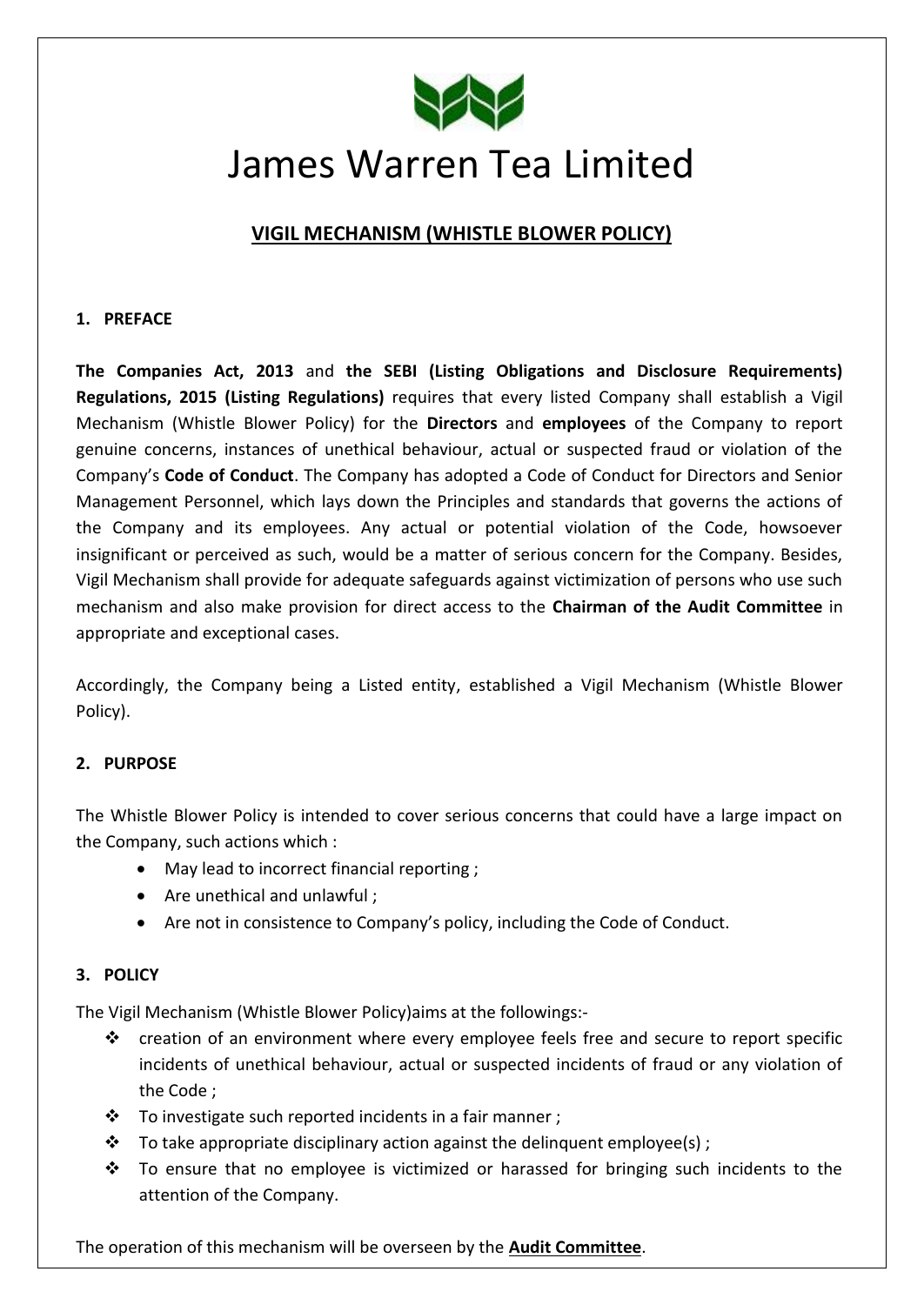## **4. SCOPE**

This policy applies to all employees of the Company, including part time, temporary and contractual employees.

## **5. ELIGIBILITY**

All employees of the Company including Directors are eligible to acquaint the respective Manager of Tea Gardens/ Vigilance & Ethics Officer in relation to matters concerning the Company provided complainant must act in good faith and the Policy must not be used as a tool for victimization, making false allegation or malafide intension.

## **6. REPORTING**

- a. Employees are encouraged to bring to the attention of the Company incidents pertaining, inter alia to:
	- Illegal or unethical conduct including that which adversely affects investors, shareholders, customers, suppliers, other employees, or the business performance or image or reputation of the Company;
	- Violation of any law or regulation including actual or suspected fraud;
	- Conflict of interest with the Company;
	- Leaking of confidential or proprietary information of the Company;
	- Any violation of the Code of Conduct for prevention of Insider Trading, as adopted by the Company.
	- $\cdot$  Any other violation impacting the interest of the Company.

Complaint shall be made to the respective Manager of Tea Garden of the Company and Chairman of the Audit Committee in exceptional cases.

- b. Complaint shall be made in writing and must include as much information about the suspected violation as the complainant can provide. It should describe:
	- $\triangleq$  the nature, period of commission and details of the alleged violation;
	- $\cdot \cdot$  the identities of the persons suspected to have committed the alleged violation; and
	- $\clubsuit$  description of the documents that may prove or relate to the suspected violation.
- c. Employees are encouraged to report such incidents as early as possible but not later than 30 days to
	- **i) Manager of the Tea Garden; or**
	- **ii) Mr. Sandip Das,** Vigilance & Ethics Officer. Email id: [sd@jwtl.in](mailto:sd@jwtl.in)
	- **iii)In exceptional cases to -- Mr. Arup Kumar Chowdhuri,** Chairman of Audit Committee**.** Email id : [arupchowdhuri@gmail.com;](mailto:arupchowdhuri@gmail.com)